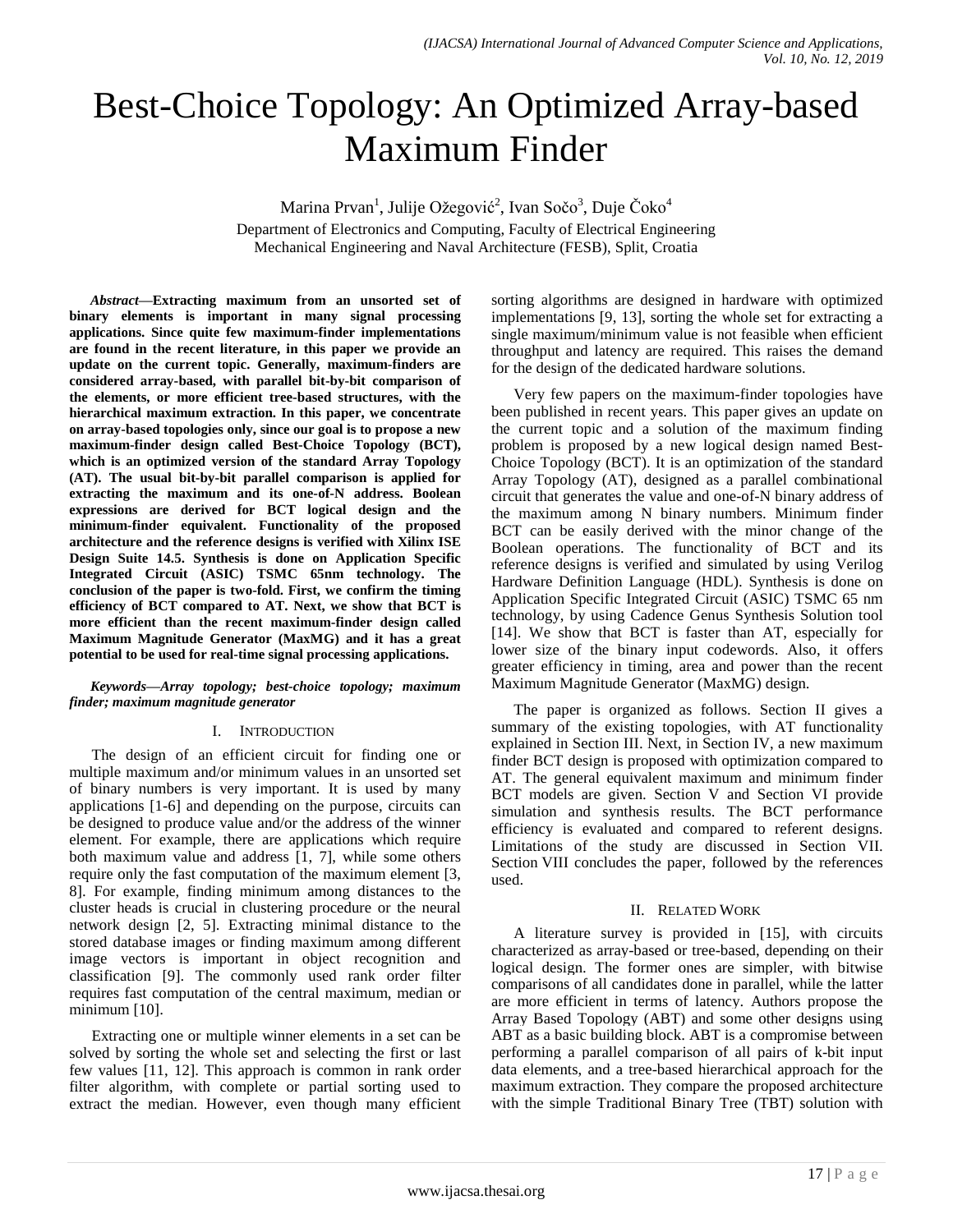comparator and multiplexer blocks, as well as its more efficient Parallel Binary Tree (PBT) variants like Ripple Carry (RCT) and Carry Select Topology (CST).

Recently, authors in [16] proposed an ABT-based architecture that is more efficient in timing but detrimental to area and power. On the other hand, an efficient maximumfinder topology called Maximum Magnitude Generator (MaxMG) is implemented in [17]. The design is combinational and array-based, so it works as a filter comparing all input data bits in parallel. It consists of three main levels of logic gates, as shown in Fig. 1. The first level extracts the MSB of the maximum element by using OR gates. The second level uses XOR gates for comparing MSB of all inputs with the previous level result MSB bit. Input data elements having the same MSB as the result could be potential maximums.

High signal generated from the second level is sent to the third level where XOR output is multiplied with each of the input MSBs. This level is a filter, providing a signal if the current element is still a potential maximum or it is excluded from the competition. Namely, AND output is transferred to the next level's AND for the next maximum element's bit calculation. If the output of the AND gate is low, the number is excluded from the maximum element competition. In case of the all input data elements having the MBS low, next XOR gate will have a high output, so that AND gate decide which number is chosen.

Authors in [18] propose an optimized maximum-finder circuit that is based on the Leading Zero Count Topology (LCT). The idea is to encode each k-bit binary input element so that a bitwise OR operation can be performed between the coded values. The count of the leading zeros in the result gives the position or index of the winner element. There are some other tree-like topologies in the literature, designed for the first two maximum or minimum values extraction, or calculating the kth best value in an unsorted list of elements, where the position k can be arbitrary [19-21].



Fig. 1. Generalized MaxMG Topology [17].

#### III. ARRAY TOPOLOGY (AT)

BCT proposed in this paper is based on the optimized version of the Array Topology (AT) [15, 22], namely, AT is based on a filtering approach where all candidates are processed in parallel from the most to the least significant bit (MSB to LSB). Progressively, the number of candidates in the calculation of the maximum element is reduced by using the enable signal. This one disables the candidate that loses the chance to become a maximum when it has lost on a specific bit. As shown in Fig. 2, the basic building block of the topology is one AT-cell for each of the k candidate bits.



Fig. 2. Array Topology [15].

AT uses the 2-input AND gate (i) to select input data bits from n numbers that are enabled, and the signals are sent to the n-input OR gate (ii) providing the corresponding winner bit. Inverted winner data bit (iii) and 2-input AND gate (iv) ensure that even if all bits were zero, the result is still transferred to the next AT row, or the enable signals would all be low. Next, 2-input OR gate (v) generate the enable signal. Low/high output is generated depending on input signals, enabling/disabling the current input bit. The advantage is that we can get the winner element just after the first level if only one candidate has a high MSB bit, as AT will pass only the bits of that candidate. Besides the winner element, AT gives its corresponding address. It is generated by the enable signal propagated through the bits of each candidate. Value of the address bit is high if the candidate was enabled for all bits, and it is low otherwise.

#### IV. PROPOSED BEST-CHOICE TOPOLOGY (BCT)

#### *A. Main BCT Concept*

The solution for solving maximum-finder problem in the proposed BCT is defined again as a filtering approach. A bitby-bit comparison of all candidates in parallel from MSB to LSB is applied, progressively reducing the number of candidates for the winner element. BCT functionality can be approximated with the self-organizing binary network that stabilizes when the maximum is found and settled on the result bus. This self-stabilizing concept is based on the combinational type of digital circuit, with binary signal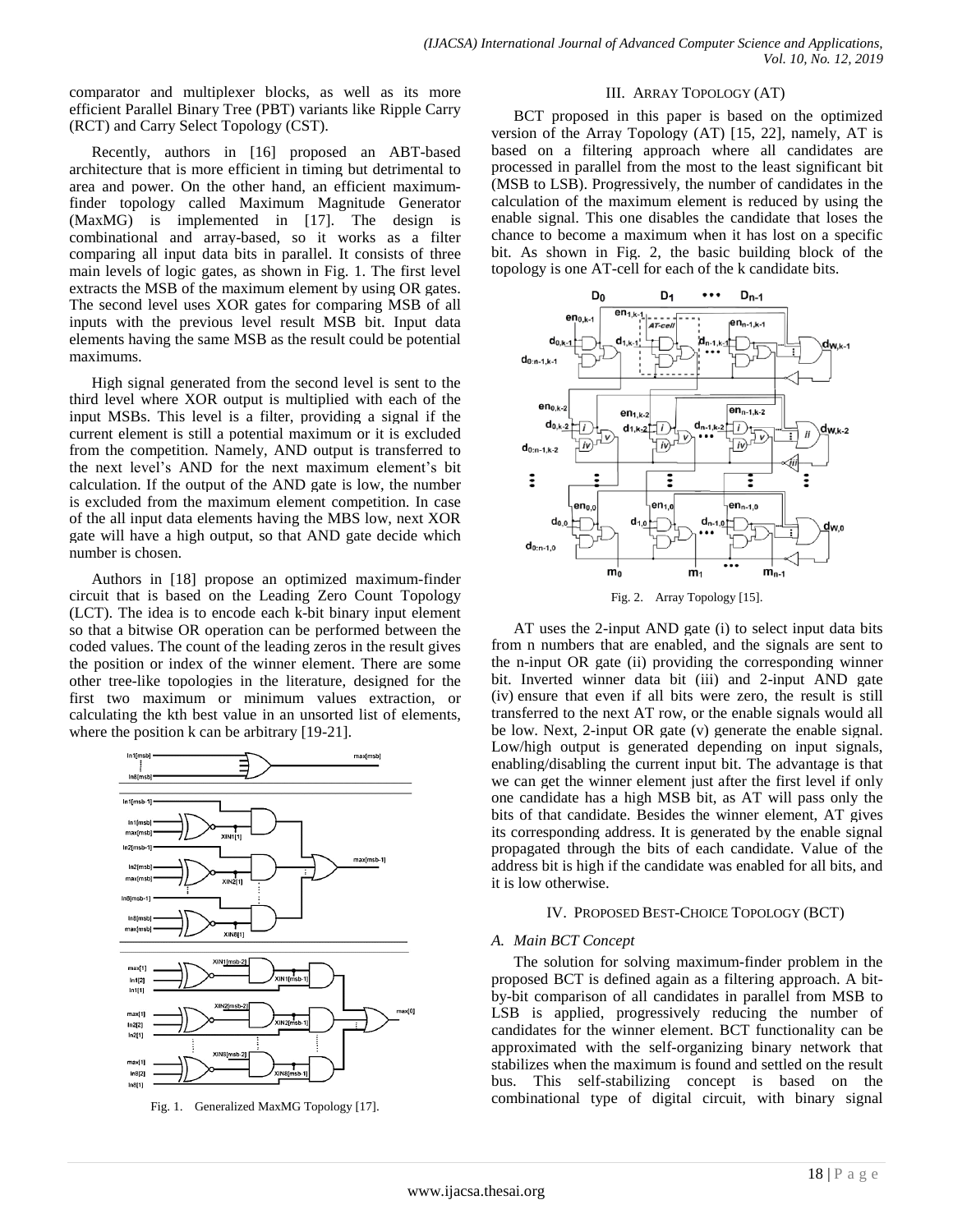comparison results obtained. The solution is accomplished by using only feedback coming from the lowest bit-level comparisons.

For example, if some of the N input elements receive negative feedback on a bit-level comparison, they exclude themselves from the winner competition, which is basically the calculation of the maximum element. On the other hand, if some element is high enough to become the winner (maximum), a positive feedback is generated, and system will advance in the maximum finding goal. Therefore, BCT logic can be summarized in two important aspects:

- The comparison is done bit-by-bit in parallel from MSB to LSB and extracting the winner element. This concept is like AT, but BCT uses an improved selfexclusion technique for the bit of the input element as well as fast propagation of the winner decision towards LSB.
- Feedback is implemented by a result (OR) bus where the winner bits are generated. It is important that this bus is unique, independent of the size of the input dataset. This means that there is no additional decision logic (such as in binary trees) but the OR bus realization. In ASIC technology this is the real ORgates or wired-OR bus implemented with opencollector logic. Thus, additional delay remains only in the tree of OR gates of BCT structure.

Since the main winner competition is done on the lowest bit level, each of the input elements gives its high bit on the bus as if it was a winner and withdraws its high bit together with all the lower significant bits when it has lost the battle for the winner element. Thus, overall behavior of the BCT system is caused by the lowest bit-level components; every input element is entering the winner competition with its bits and it concludes if it is strong enough to be the winner. If it loses on the specific bit, it excludes itself from the further competition.

# *B. AT Optimization in BCT*

BCT comparison starts from the basic Single Bit (SB) blocks working in parallel. SB comparator module consists of two AND gates, one OR gate and one inverter, as shown in Fig. 3. Inputs to the SB block are denoted as signals d (data bit) and r (result bit), because r is a bit on the result bus (the bit of the current maximum) and d is a current input data bit (the bit of the current candidate).

Comparison SB block output is marked wi and it becomes the enable signal t for the next bit. Signal t will be high and current input element is enabled while  $d \ge r$ . When  $d < r$ , it means that candidate has lost on a specific bit and t becomes low (Fig. 4). This disables the candidate from the further competition since output signal b will be zero for the current data bit and all further bits up to LSB.

BCT filtering concept is similar but more efficient than AT implementation, namely, in AT SB block, the next bit enable signal cannot be calculated before calculating previously the bit of the current maximum. This will cause one additional gate delay before calculating the winner bit, and shorter critical path delay as presented in Fig. 3. However, in BCT, enable signal for the next bit can be calculated immediately from the data bit, which means that we can have the maximum calculation started as soon as input data becomes available. This gives an enhancement of faster calculating the result element bits in BCT with respect to the traditional AT. BCT circuit area is foreseen to be the same as AT, since there is the same number of logic gates at the lowest level of SB comparators.

## *C. BCT Maximum Finder Example*

BCT network stabilizes when winner is extracted on result bus. This means that there will be several result bus configurations that will change during the winner competition.



Fig. 3. The AT and BCT Single Bit (SB) Block.



Fig. 4. Boolean Expressions for the BCT SB Block.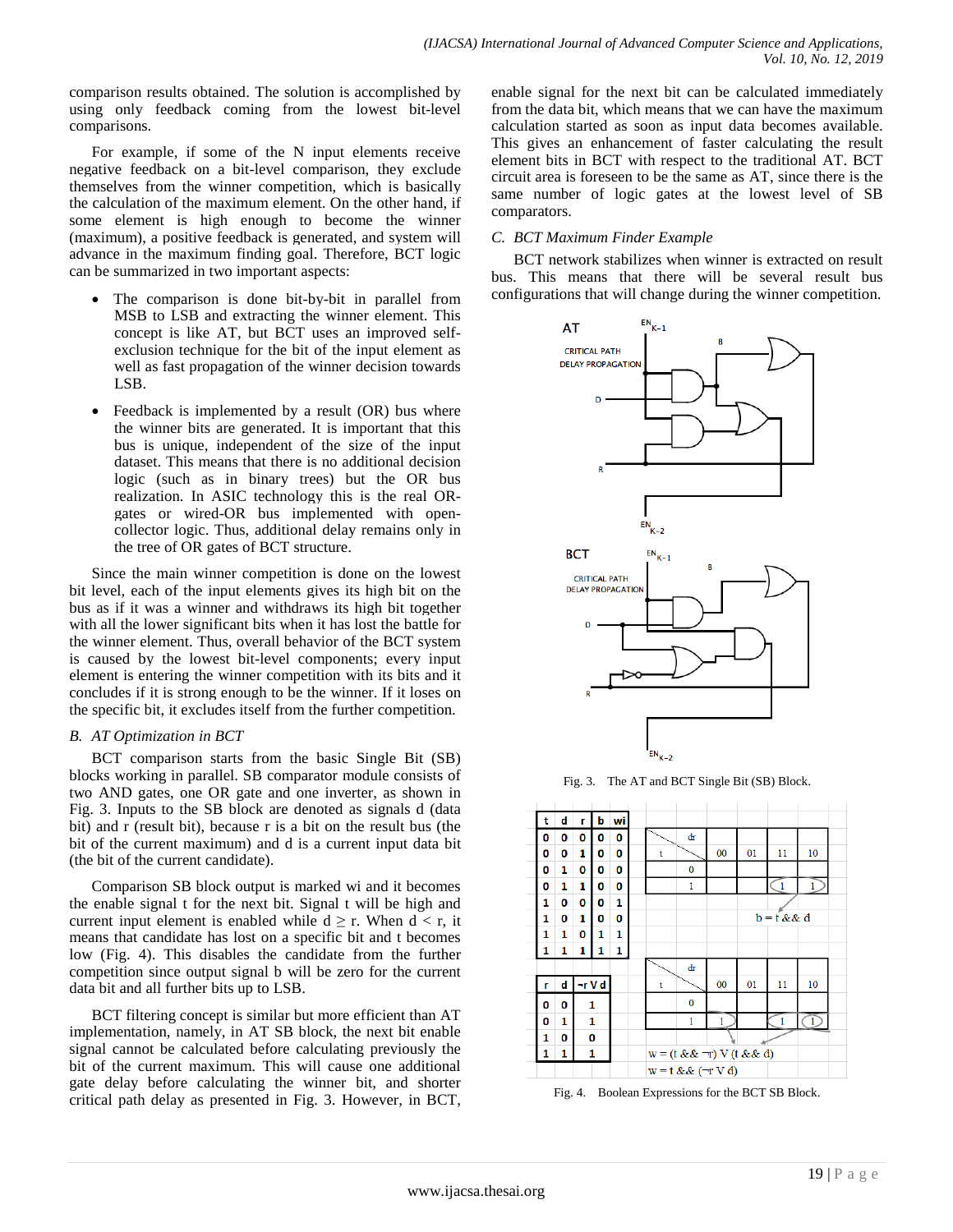| result bus = ${0000000}$                                           |
|--------------------------------------------------------------------|
| $x_0 = \{00010101\}_{(2)} = 21_{(16)}$                             |
| $x_1 = \{0 \ 0 \ 1 \ 0 \ 1 \ 0 \ 1 \ 0\}_{(2)} = 42_{(16)}$        |
| $x_2 = \{00110101\}_{(2)} = 53_{(16)}$                             |
| $x_3 = \{0\ 1\ 0\ 0\ 0\ 1\ 0\ 0\}_{(2)} = 44_{(16)}$               |
| $x_4 = \{10001000\}_{(2)} = 88_{(16)}$                             |
| $x_5 = \{10000111\}_{(2)} = 87_{(16)}$                             |
| $x_6 = \{1\ 1\ 0\ 1\ 0\ 1\ 1\ 0\}_{(2)} = D6_{(16)}$               |
| $x_7 = \{0\ 1\ 1\ 0\ 0\ 1\ 1\ 0\}_{(2)} = 66_{(16)}$               |
| result bus = ${0000000}$                                           |
| bits <sub>x0</sub> = {0 0 0 1 0 1 0 1}                             |
| bits <sub>x1</sub> = {0 0 1 0 1 0 1 0}                             |
| bits <sub>x2</sub> = {0 0 1 1 0 1 0 1}                             |
| bits <sub>x3</sub> = {0 1 0 0 0 1 0 0}                             |
| bits <sub>x4</sub> = {1 0 0 0 1 0 0 0}                             |
| $bits_{x5} = \{10000111\}$                                         |
| $bits_{x6} = \{11010110\}$                                         |
| bits <sub>x7</sub> = {0 1 1 0 0 1 1 0}                             |
| result bus = {1 1 1 1 1 1 1 1} <sub>(2)</sub> = FF <sub>(16)</sub> |
| $bits_{x0} = \{00000000\}$                                         |
| $bits_{x1}$ = {0 0 0 0 0 0 0 0}                                    |
| $bits_{x2} = \{000000000\}$                                        |
| bits <sub>x3</sub> = {0 0 0 0 0 0 0 0}                             |
| $bits_{x4} = \{10000000\}$                                         |
| bits <sub>x5</sub> = {1 0 0 0 0 0 0 0}                             |
| $bits_{x6} = \{11000000\}$                                         |
| $bits_{x7} = {00000000}$                                           |
| result bus = {1 1 0 0 0 0 0 0}(2) = $CO_{(16)}$                    |
| $bits_{x4} = {10000000}$                                           |
| $bits_{x5} = \{10000000\}$                                         |
| bits <sub>x6</sub> = {1 1 0 0 0 1 1 0}                             |
| result bus = $\{1\ 1\ 0\ 1\ 0\ 1\ 1\ 0\}_{(2)} = D6_{(16)}$        |
| address indicator = ${0 1 0 0 0 0 0}$                              |

Fig. 5. BCT Maximum Extraction Example.

Example is given in Fig. 5. Initially, result bus is set to zero, so all input elements are winner candidates. This initial condition will reset the result bus and trigger the winner competition. It will put low bit of the result to high, enabling the enable signal generation. When the k-bit results of the SB comparisons are calculated for each of the input elements, array of k n-input OR gates is used for bitwise extraction of the temporary maximum bits on the result bus. This temporary result bus configuration forces each of the elements to compete by giving its high bits to the bus. Result is calculated when all candidates have lost the competition but the winner element that is larger or equal to the temporary result bus configuration. This configuration is generated by doing OR operation between each element's k-bit result bits. These are higher or equal to the winner, so that all maximum bits are extracted correctly after the OR operation. One-of-n binary address of the maximum is generated from the enable bits, where address bits are set low for all candidates but the winner position.

#### *D. Generalized Maximum-Finder BCT Logic*

Maximum or winner element is denoted as:

$$
ymax = yk-1 yk-2y1 y0
$$
 (1)

It is computed in the following manner. As a first step, a parallel execution of n circuits with k slices produce n codewords which represent bitwise comparisons. Each codeword corresponds to the data k-bit number that is taken as input, as well as the enable signal wi which will enable or disable the current number from the further competition. We refer to these code words as bdata= bk-1 bk-2b1b0 where bi in each slice is calculated as:

$$
bi = di \land ti, i=0, 1, 2, \dots, k
$$
 (2)

While data element is greater or equal to the winner element, its resulting bit bi will be high, and it will be put to low as soon as data element losses on a specific bit in the winner competition. Data bit is presented as di and the ith bit comparison element enable signal is marked as ti. Based on the annulment law in the Boolean algebra, as soon as enable signal becomes low, the result bit bi will be put to low as well, causing the data element to be disabled from the further winner competition. Enable or disable signal wi from the previous bit is transmitted to the next one in the ripple way:

$$
tk-1 = t \land 1 = t
$$

$$
tk-2 = wk-1 \land t = wk-1 \land tk-1
$$

$$
tk-3 = wk-2 \land wk-1 \land t = wk-2 \land tk-2
$$

$$
t0 = w1 \land t1 \tag{3}
$$

Signal is propagating from MSB to LSB in the data element, enabling the calculation of the bdata codeword for each number competing for the winner position. One can see in the equations above that lower significance bit enable signals tk-2, tk-3,…,t0 depend on the win bits wk-1,wk-2,…,w1 where each win bit is enabling or disabling the next bit in the data element winner competition. This win signal tells if the current element is still in the competition or it has lost on the specific bit. Therefore, signal ti depends on wi+1 and once the data element loses the battle in the winning network, enable signals ti, ti-1,…,t1 will become zero, automatically annulling the corresponding bdata bits bi,bi-1,…,b1. Win bits wi are:

$$
\text{wi} = \text{ti} \land (\neg \text{ri} \lor \text{di}) \tag{4}
$$

In the equation (4), data bit di of the current element is competing with the result bit ri of the winner element that is currently on the result bus. Result bus will obtain several configuration changes until the winner element is settled on the result bus and the winning network stabilizes in the search for the maximum element. For n elements competing in the network, result is put to zero at the very beginning. This reset of the result bus will start the competition and destabilize the network. Due to this initial zero configuration, each of the input data elements will be potential winner as they are all greater than the current result.

After the bitwise competition for n k-bit elements in parallel, winner is extracted on the result bus. It is done based on the bdata codewords of each data element as:

rk-1 = bdata0(k-1)
$$
\vee ... \vee b(data(n-1)(k-1))
$$
  
rk-2 = bdata0(k-2) $\vee ... \vee b(data(n-1)(k-2))$   
r1 = bdata01  $\vee$  bdata11  $\vee ... \vee$  bdata(n-1)1  
r0 = bdata00  $\vee$  bdata10  $\vee ... \vee$  bdata(n-1)0 (5)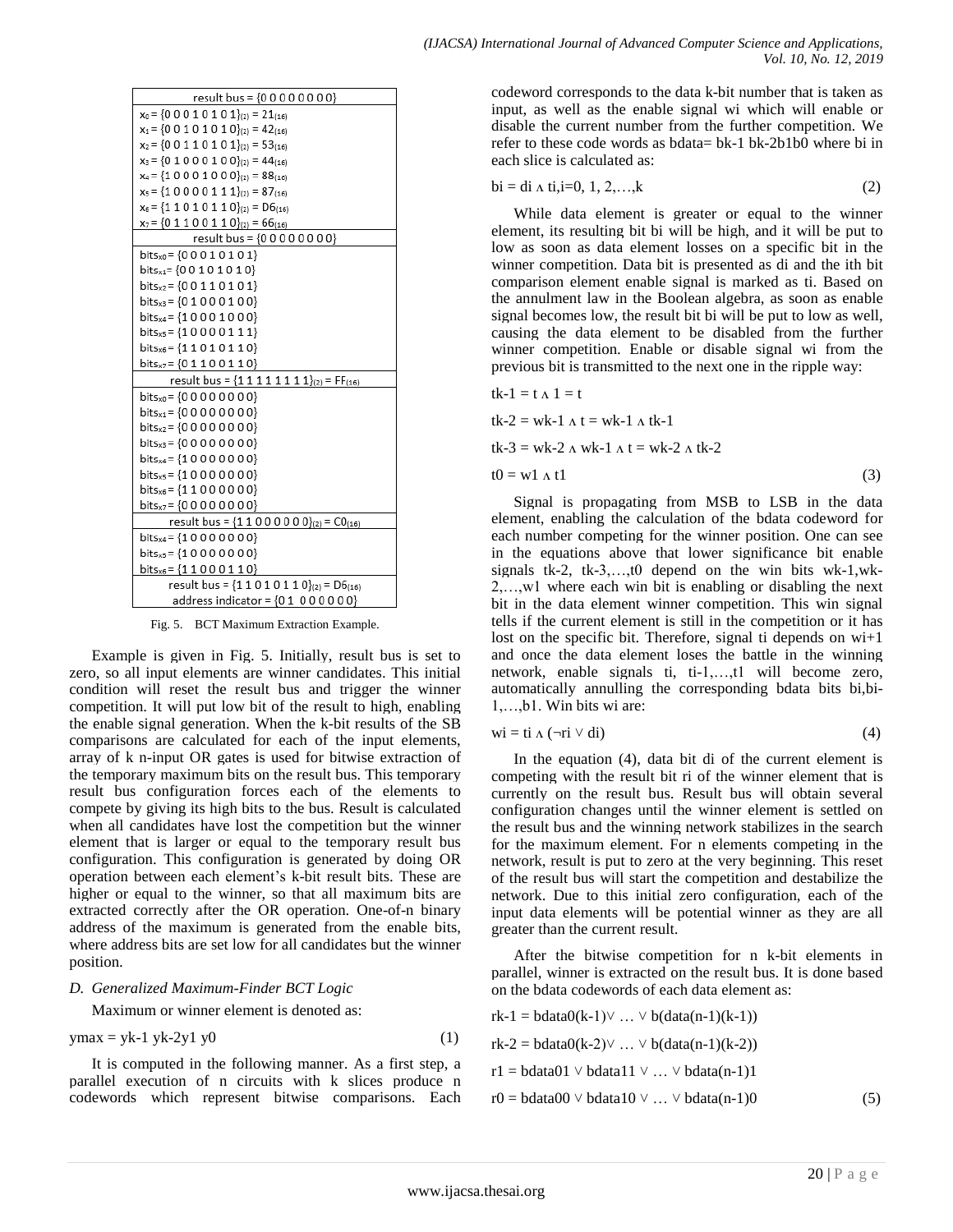# *E. Minimum-Finder BCT*

Minimum finder BCT (Fig. 6) is derived with a minor change of Boolean expressions in Fig. 4. Unlike previously calculating enable signal wi, we invert the data bit to obtain enable signal for minimum instead of the maximum:

$$
\text{w} = \text{ti } \land \text{(ri } \text{V} \neg \text{di}) \tag{6}
$$

The minimum-finder BCT is based on the same concept as maximum-finder circuit. The exact difference is in the winner element extraction. Naturally, since the same logic gates are used, the bit d of the current element must be inverted, unlike the bit of the result r in the maximum-finder BCT variant.



Fig. 6. Minimum Finder BCT Boolean Expressions.

### V. VERILOG SIMULATION RESULTS

# *A. Experimental Setup*

The referent designs used as competitors to BCT are arraytopologies only, as our goal in the paper is not to compare array-based with tree-based topologies. Goal is to demonstrate the improvement over the state of the art with the proposed design, but only among array-based topologies. Therefore, to obtain a fair comparison, the competitors which are selected are AT and the recently introduced MaxMG. The topologies are implemented in Verilog HDL and simulated within the Xilinx ISE Design Suite 14.5 development environment. Timing and area results are given for the comparison of n k-bit input values in an unsorted set of elements where  $n = \{8, 16, 32, 64\}$  and  $k = \{8, 16, 32, 64\}$ . Synthesis is done with Cadence Genus synthesis tool on ASIC TSMC 65 nm technology, with constraints adjusted to virtual clock pulse of 20 ns. This working frequency represents the clock period of the integrated circuit used to implement the design and to constrain critical input/output path delay.

## *B. Xilinx ISE Simulation*

The functionality of the topologies is verified by the simulation presented in Fig. 7. These are the results for the winner competition between n=8 input elements, each of them k=8 bits wide (example in Fig. 5). AT has the largest delay in the simulation, since more than 1 ns is needed for the winner extraction. On the other hand, MaxMG and BCT are faster, with 900ps delay. BCT configuration changes are presented on the result bus, where a SB-based competition between elements is done. It is shown in the simulation how BCT asynchronous network is destabilized with the changed input data and stabilized again when the winner is found on the result bus.

#### VI. ASIC SYNTHESIS RESULTS AND DISCUSSION

# *A. Area*

The concise way of presenting the results is inspired by [15]. The area comparison of BCT with the reference circuits is given in Tables I and II. We present evaluation of the number of logic gates in ASIC, with area estimated in  $\mu$ m<sup>2</sup>. In the theoretical calculation based on BCT and AT logical designs, BCT consists of the same number of logic gates as AT in the lowest level of SB comparators. Namely, when calculating number of gates from the digital logic scheme, an 8-bit maximum selector in a set of 8 input elements based on AT consists of:

- 128 2-input AND gates
- 64 2-input OR gates
- 8 8-input OR gates

That is in total 192 2-input gates and 8 8-input OR gates [23], where m-input logic gates can be implemented as a binary tree of m-1-unit gates [15]. This is in total  $8*(8-1) = 56$ gates for AT. BCT uses the same number of gates in SB blocks, i.e. 2 2-input AND gates and 1 2-input OR gate for each of the 64 SB blocks. Hence, BCT uses 192 gates for SB parallel comparisons, and with an array of n k-input OR gates for the result bus implementation, that is again  $8*(8-1) = 56$ gates.



Fig. 7. Simulation Results.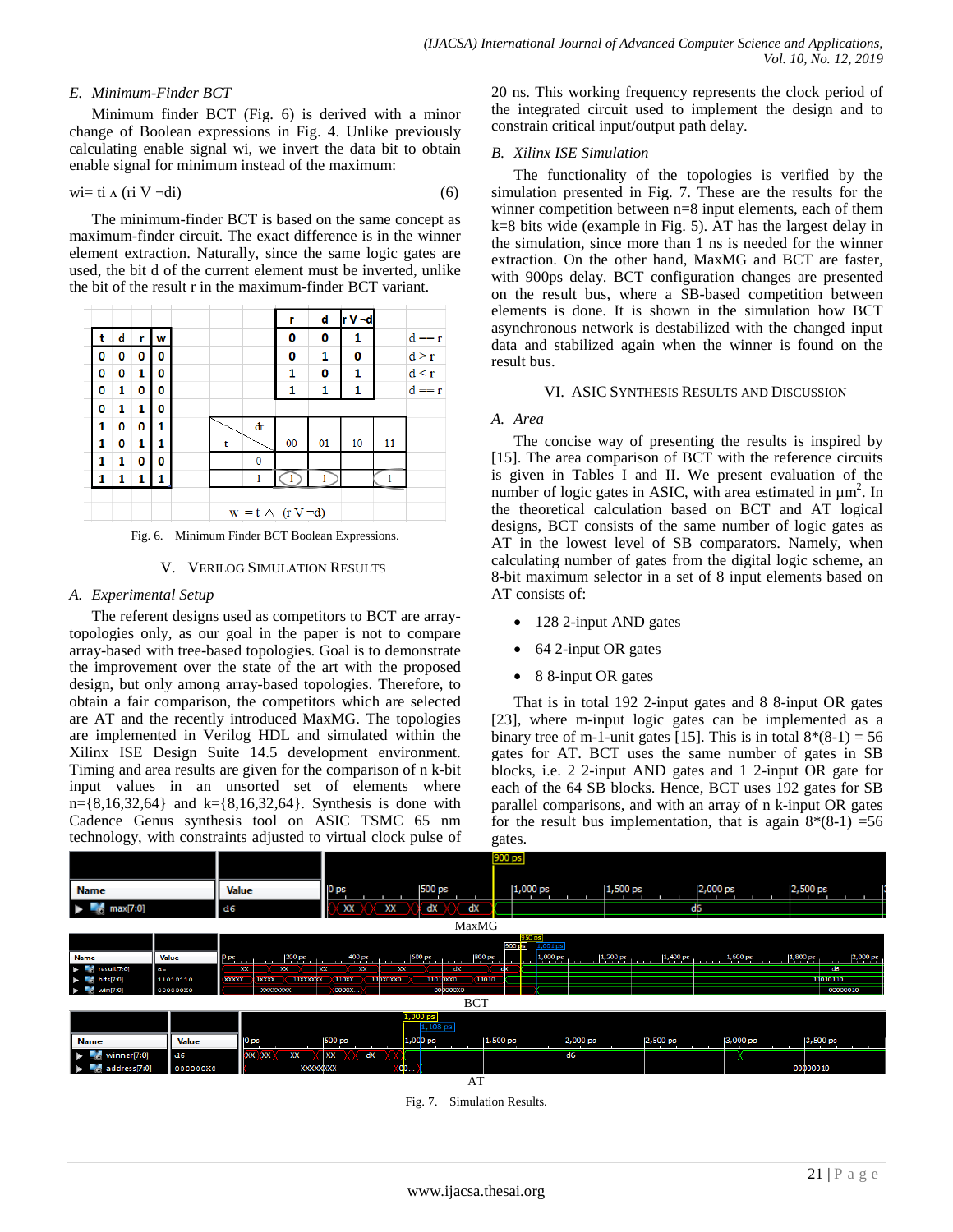| k,n   | <b>MaxMG</b> | AT   | BC   |
|-------|--------------|------|------|
| 8,8   | 143          | 147  | 110  |
| 8,16  | 292          | 251  | 206  |
| 8,32  | 601          | 524  | 417  |
| 8,64  | 1191         | 1078 | 818  |
| 16,8  | 315          | 281  | 222  |
| 16,16 | 655          | 465  | 414  |
| 16,32 | 1336         | 948  | 841  |
| 16,64 | 2670         | 1868 | 1652 |
| 32,8  | 646          | 429  | 446  |
| 32,16 | 1359         | 834  | 830  |
| 32,32 | 2758         | 1658 | 1689 |
| 32,64 | 5476         | 3254 | 3314 |
| 64,8  | 1315         | 862  | 894  |
| 64,16 | 2771         | 1667 | 1662 |
| 64,32 | 5598         | 3322 | 3385 |
| 64,64 | 11596        | 8394 | 8394 |

TABLE. I. AREA (# LOGIC GATES)

TABLE. II. AREA COMPARISON [UM<sup>2</sup>]

| k,n   | <b>MaxMG</b> | AT       | BC       |
|-------|--------------|----------|----------|
| 8,8   | 293,40       | 335,88   | 266,40   |
| 8,16  | 637,56       | 592,92   | 533,88   |
| 8,32  | 1257,12      | 1223,28  | 1058,40  |
| 8,64  | 2913,48      | 2539,80  | 2114,28  |
| 16,8  | 623,52       | 630,00   | 537,12   |
| 16,16 | 1077,84      | 1129,32  | 1077,84  |
| 16,32 | 2138,40      | 2289,60  | 2138,40  |
| 16,64 | 4274,28      | 4572,00  | 4274,28  |
| 32,8  | 1281,24      | 1090,44  | 1078,56  |
| 32,16 | 2785,32      | 2139,84  | 2160,72  |
| 32,32 | 4296,60      | 4289,76  | 4296,60  |
| 32,64 | 8585,64      | 8545,68  | 8585,64  |
| 64,8  | 2599,20      | 2184,84  | 2161,44  |
| 64,16 | 5636,88      | 4284,36  | 4328,28  |
| 64,32 | 8609,76      | 8598,24  | 8609,76  |
| 64,64 | 19436,40     | 19459,80 | 19436,40 |

Similarly, the total number of logic gates for MaxMG implementation is dependent on the number of stages and input data elements, where the number of stages is equal to the number of input data bits. For example, in theoretical calculation from the MaxMG logic scheme, 8 bytes input maximum selector based on MaxMG consists of:

- 4 2-input OR gates in the first stage;
- 4 2-input OR gates, 8 XNOR gates and 8 AND gates in the second stage;
- 4 OR, 8 XNOR and 16 AND gates for each of the remaining 6 stages.

That is in total 4 gates in the first stage, 36 gates in second stage and 44\*6=264 gates in total for the remaining MaxMG stages. This gives in total 304 gates for MaxMG, which is 22% larger than BCT in theoretical calculation. We consider in our calculation that XNOR is accomplished as XOR with an inverter, i.e. a single XOR gate area approximation. In the area comparison summarized in Fig. 8, we can see that the above theoretical calculations are verified. The synthesis result for BCT is almost the same as AT with small improvement factor. Also, BCT is more efficient than MaxMG, with the average improvement around 10%.

# *B. Propagation Delay*

Timing efficiency is measured from the moment all input data is obtained, which is 3000 ps after the first data read-out. When the last signal is transferred to the final block in the design, the total propagation delay of the synthesized circuit is obtained. The results are presented in Table III.





TABLE. III. CRITICAL DATA PATH DELAY [NS]

| k,n   | <b>MaxMG</b> | AT     | BC     |
|-------|--------------|--------|--------|
| 8,8   | 9,926        | 5,687  | 4,442  |
| 8,16  | 10,317       | 6,026  | 5,566  |
| 8,32  | 11,592       | 6,975  | 5,423  |
| 8,64  | 11,672       | 7,381  | 5,508  |
| 16,8  | 18,331       | 7,536  | 5,670  |
| 16,16 | 18,695       | 7,033  | 6,492  |
| 16,32 | 19,504       | 7,697  | 6,349  |
| 16,64 | 19,734       | 7,542  | 6,439  |
| 32,8  | 34,903       | 8,336  | 8,126  |
| 32,16 | 35,368       | 8,758  | 8,587  |
| 32,32 | 35,951       | 8,886  | 8,507  |
| 32,64 | 36,019       | 8.914  | 8,668  |
| 64,8  | 68,107       | 13,144 | 13,038 |
| 64,16 | 68,314       | 13,610 | 13,389 |
| 64,32 | 69,546       | 13,769 | 13,355 |
| 64,64 | 71,521       | 15,576 | 15,548 |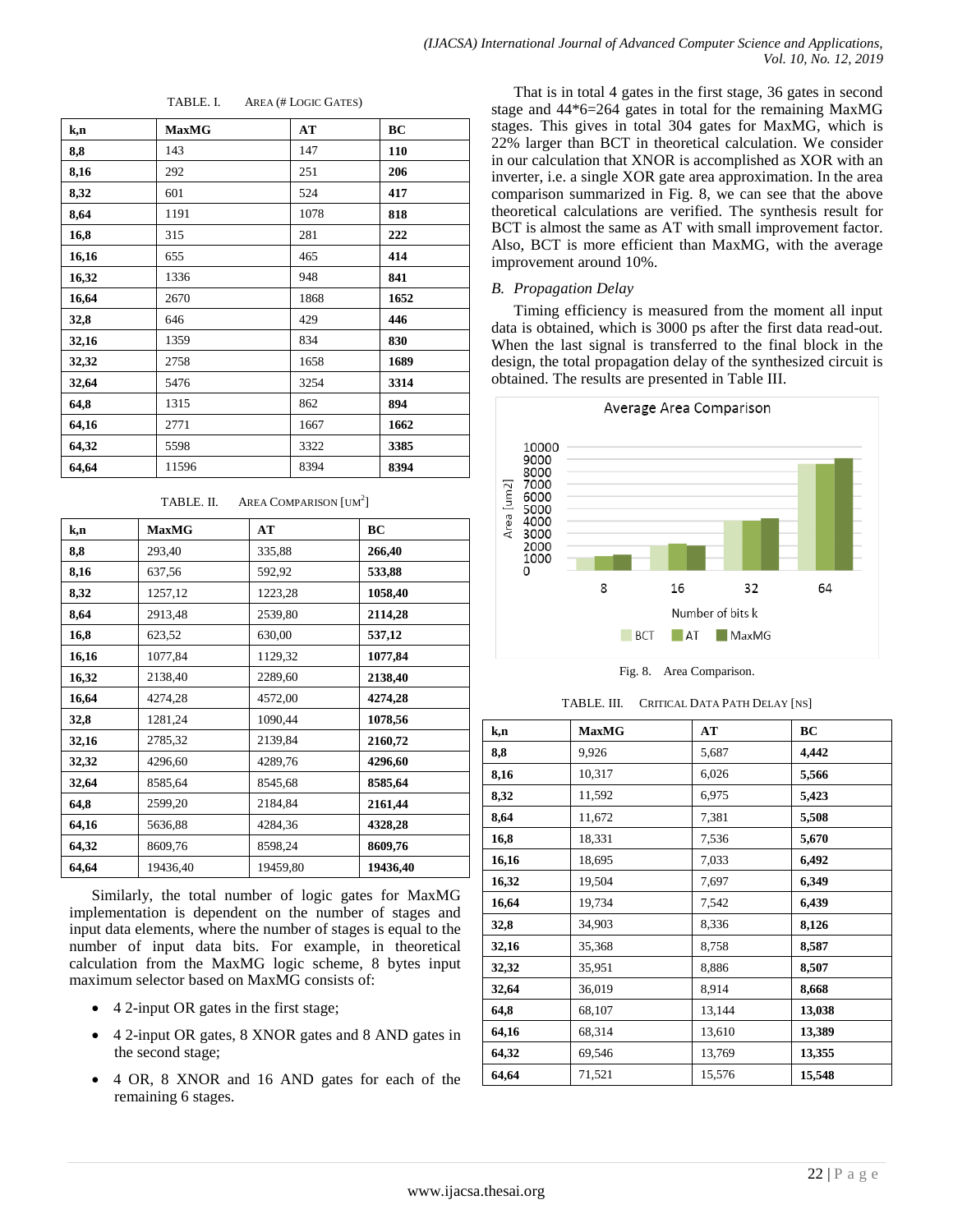It is shown that BCT outperforms referent designs in timing. Since BCT is the optimized version of AT, it provides more efficient calculation of the enable signal, and faster extraction of the winner on the result bus. There is no ripple effect in BCT which is present in AT, causing a poor timing result, namely, bits having the same significant values must wait on the output signal from other bits.

Even though each AT-cell in AT row can be executed in parallel, every AT-cell in the column is dependent of the previous one at the higher level. This means that lower-level AT-cell in the same column cannot begin its work before the enable signal for that AT-cell is calculated in former AT-cell. Also, enable cannot be calculated before the winner data bit is generated, and all the winner bits cannot be calculated until all enable bits settle down [15]. Since in AT circuit next bit enable signal cannot be calculated before calculating the bit of the current maximum, this will cause one additional gate delay before calculating the winner bit. However, in BCT, enable signal for the next bit can be calculated immediately from the data bit, which means that we can have the maximum element calculation started as soon as the input data becomes available. The comparison between BCT and AT is visualized in Fig. 9.

Fig. 10 shows the average propagation delay trendlines when BCT is compared with AT and MaxMG. We can see that BCT optimization is more present for smaller number of bits in the input data. In that case, BCT is faster in extracting the maximum from the dataset for around 20 % decrease in propagation delay. For larger number of bits, k>32, the average difference between BCT and AT is negligible (around 2%). This is caused by the enable signal propagation when larger number of input bits is compared in the input.

BCT is more efficient than MaxMG (Fig. 10(b)), since it is a parallel structure comparing all input bits at once in the winner competition. Maximum element can be settled on the result bus by using smaller number of logic gates causing on smaller delay on logic since BCT is a smaller circuit. BCT does not require k calculation stages processing in parallel for k-bit maximum value generation with a single bit carry propagation to the next stage. Therefore, BCT will calculate the maximum with at most  $(n/8k) +1$  result bus configuration changes, where n is number of elements and k is number of data bits.



Fig. 9. Propagation Delay Comparison [ns].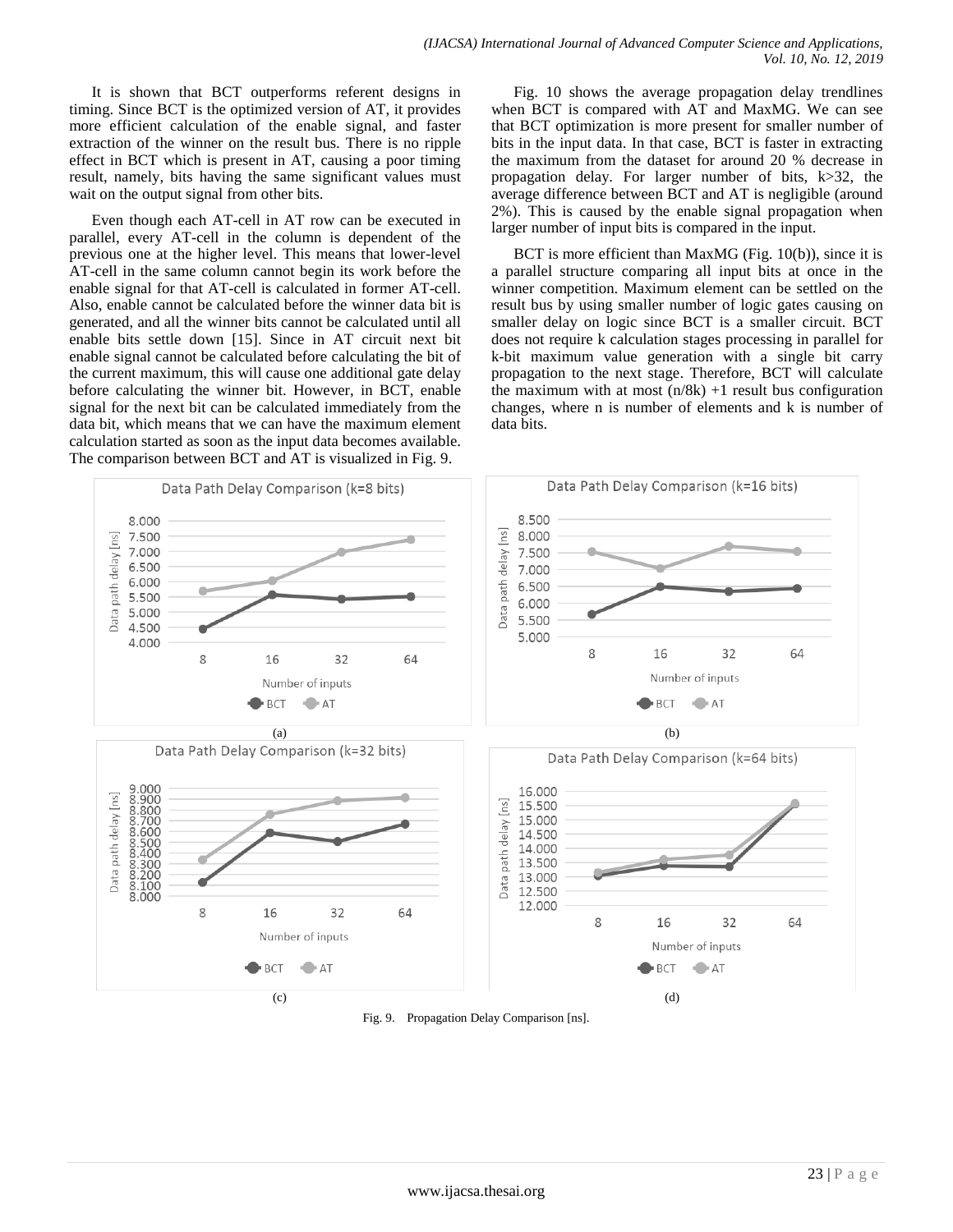

Fig. 10. Average Propagation Delay Comparison. **(a)** BCT and AT, **(b)** BCT and MaxMG

### *C. Power Consumption*

Dynamic power is energy that a digital circuit uses for its work. It represents the power consumed when the design runs, being calculated as the sum of the power supplied on logic and for input/output signals.

Table IV summarizes the results on the dynamic power consumption for ASIC circuit. The average power consumption is almost the same for BCT and AT as expected. MaxMG is considered one of the most energy efficient topologies in [17] outperforming tree-based and ABT-based circuits. However, in our experiment, MaxMG is almost three times slower than AT and BCT. Due to the larger number of logic gates and area, it has the highest switching activities causing the largest dynamic power consumption and power consumed on logic, especially with larger number of bits in the input code word. The average power trendlines for BCT and referent designs are given in Fig. 11 and visualizing the power comparison result.

# *D. Area and Power Delay Product (ADP and PDP)*

Power-Delay-Product (PDP) and Area-Delay-Product (ADP) are commonly used to determine quality of a synthesized digital circuit [24-26]. PDP is a product of the average power consumption and gate delay. It estimates energy used per operation and estimates the average energy consumed per switching event [27]. ADP expresses trade-off between circuit area and average delay, as the main goal in the design of a digital circuit is to minimize area per logic gate.

It is shown in Tables V and VI that BCT is the best circuit in terms of standard measures for the quality of the logical design, namely, BCT outperforms the referent architectures, offering the minimized ADP and PDP metrics. It is straightforward since BCT has the smallest time and area complexity compared to MaxMG and lower delay and lower or equal area compared to AT when synthesized on ASIC TSMC 65 nm technology. Also, BCT is slightly more power efficient than AT in 50% of the measurement cases in our experiment. This provides an improvement when PDP is calculated, considering the lower propagation delay.

| k,n   | <b>MaxMG</b> | AT        | BC        |
|-------|--------------|-----------|-----------|
| 8,8   | 5232,62      | 6541,54   | 5961,82   |
| 8,16  | 15357,74     | 10120,18  | 9993,22   |
| 8,32  | 31692,88     | 19859,73  | 18919,74  |
| 8,64  | 77495,90     | 44881,81  | 41692,10  |
| 16,8  | 14003,28     | 7959,35   | 7754,28   |
| 16,16 | 36124,69     | 21215,25  | 20935,51  |
| 16,32 | 69477,02     | 30746,31  | 31330,02  |
| 16,64 | 152778.94    | 75189,38  | 76165,04  |
| 32,8  | 45535,67     | 13174,44  | 13427,08  |
| 32,16 | 91966,01     | 22596,36  | 22724,47  |
| 32,32 | 175197,80    | 47303,70  | 48112,36  |
| 32,64 | 316724,20    | 109041,50 | 109650,40 |
| 64,8  | 60469,86     | 21380,60  | 21353,39  |
| 64,16 | 140307,13    | 38008,61  | 38225,02  |
| 64,32 | 293379,06    | 81205,02  | 82651,28  |
| 64,64 | 738234,36    | 167856,56 | 167039,52 |

TABLE. IV. POWER CONSUMPTION [NW]



Fig. 11. Power Comparison.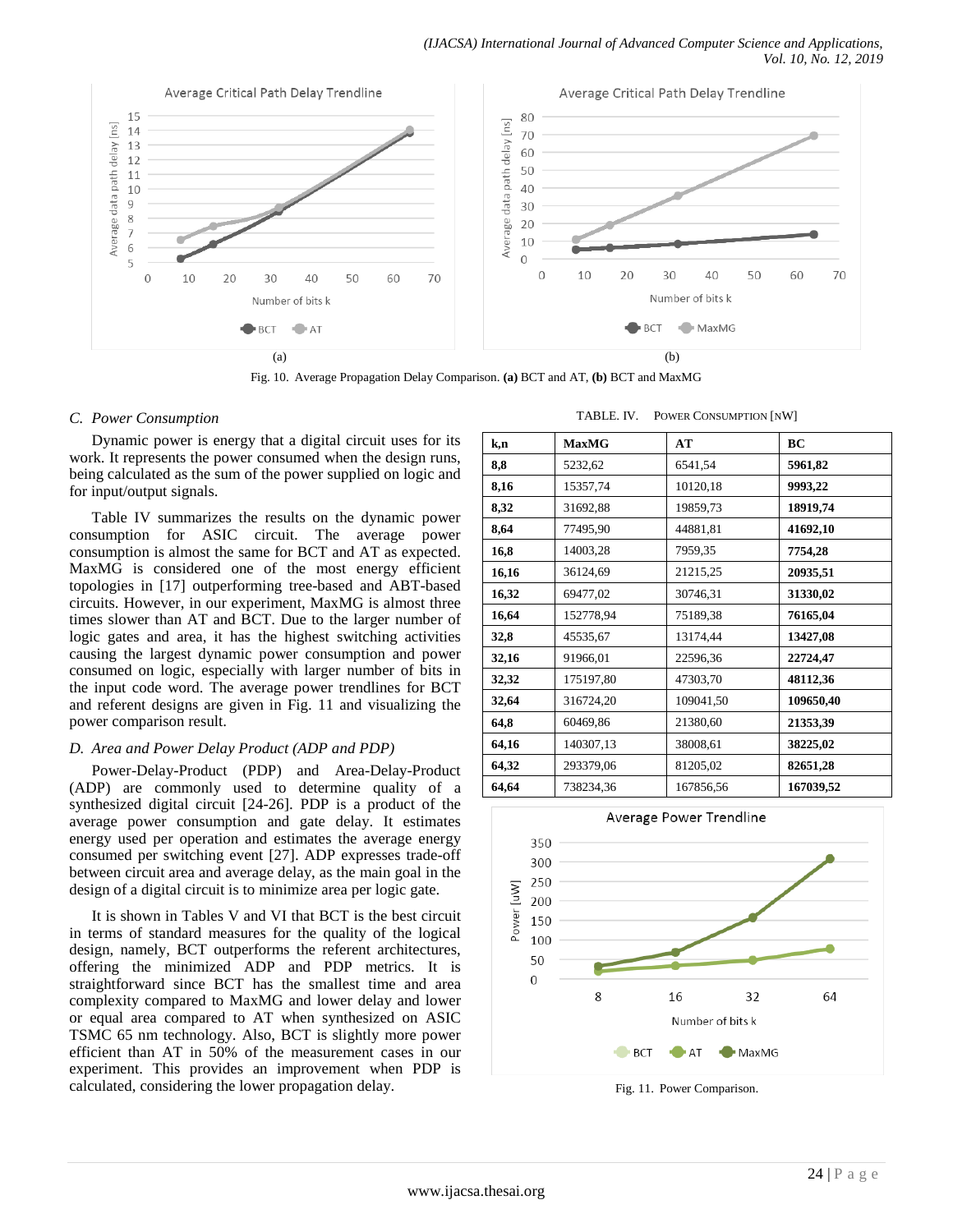| k,n   | <b>MaxMG</b> | AT     | BC     |
|-------|--------------|--------|--------|
| 8,8   | 2.91         | 1,91   | 1,18   |
| 8,16  | 6,58         | 3,57   | 2,97   |
| 8,32  | 14,57        | 8,53   | 5,74   |
| 8,64  | 34,01        | 18,75  | 11,65  |
| 16,8  | 11,43        | 4,75   | 3,05   |
| 16,16 | 20,15        | 7.94   | 7,00   |
| 16,32 | 41,71        | 17,62  | 13,58  |
| 16,64 | 84,35        | 34,48  | 27,52  |
| 32,8  | 44,72        | 9.09   | 8,76   |
| 32,16 | 98,51        | 18,74  | 18,55  |
| 32,32 | 154,47       | 38,12  | 36,55  |
| 32,64 | 309,25       | 76,18  | 74,42  |
| 64,8  | 177,02       | 28,72  | 28,18  |
| 64,16 | 385,08       | 58,31  | 57,95  |
| 64,32 | 598,77       | 118,39 | 114,98 |
| 64,64 | 1390,11      | 303,11 | 302,20 |

#### TABLE. V. ADP RESULT [µM2\*US]

#### TABLE. VI. PDP RESULT [µJ]

| k,n   | <b>MaxMG</b> | AT      | BC      |
|-------|--------------|---------|---------|
| 8,8   | 51,94        | 37,20   | 26,48   |
| 8,16  | 158,45       | 60,98   | 55,62   |
| 8,32  | 367,38       | 138,52  | 102,60  |
| 8,64  | 904,53       | 331,27  | 229,64  |
| 16,8  | 256,69       | 59,98   | 43,97   |
| 16,16 | 675,35       | 149,21  | 135,91  |
| 16,32 | 1355,08      | 236,65  | 198,91  |
| 16,64 | 3014,94      | 567,08  | 490,43  |
| 32,8  | 1589,33      | 109,82  | 109,11  |
| 32,16 | 3252,65      | 197,90  | 195,14  |
| 32,32 | 6298,54      | 420,34  | 409,29  |
| 32,64 | 11408,09     | 972,00  | 950,45  |
| 64,8  | 4118,42      | 281,03  | 278,41  |
| 64,16 | 9584,94      | 517,30  | 511,79  |
| 64,32 | 20403,34     | 1118,11 | 1103,81 |
| 64,64 | 52799,26     | 2614,53 | 2597,13 |

#### VII.LIMITATIONS OF THE STUDY

The motivation for our application is in the Compact Muon Solenoid (CMS) detector design upgrade project [27]. BCT is tested as a selection algorithm applied in the front-end detector readout electronics chain. It offered a great potential to be implemented in front-end part of the concentrator ASIC design for selecting the data sent for further processing in the back-end architecture [28].

Current limitation of the study is that we only consider selection cases where a single maximum extraction is needed on a specific position. However, there exist many applications in which M largest numbers from N inputs must be selected. This is common in high-energy physics experiments and there are some dedicated solutions by using design parameterized and pipelined sorting units [29, 30]. Also, when several equal maximums are present in the input dataset, current BCT design provides a maximum value and an indicator array with all maximums' positions marked with the high bit. This means that, like in any array-based topology, if multiple equal winners exist in the input dataset, it requires some additional priority logic to filter out the most significant winner position.

#### VIII. CONCLUSION

In this paper, we propose a new optimized array-based topology BCT, used to extract maximum or minimum value from an unsorted set of N binary numbers, as well as its oneof-N binary address. BCT is based on the same concept as AT, but it is more efficient in timing, especially for smaller width of the input code word  $k < 32$ . This makes BCT particularly important for applications that usually deal with these input sizes, such as high-speed network packet schedulers or the winner-take-all circuits. From the experimental results in the paper, the conclusion is two-fold. First, it is confirmed that BCT is indeed an optimized AT solution. Second, we show that it outperforms the recent referent design when synthesized on ASIC 65 nm technology. BCT extracts winner among N kbit numbers with lower area and latency, consuming the smallest dynamic power. This makes BCT the best option among the existing array-based competitors when synthesized on ASIC technology.

#### IX. FUTURE WORK

To deal with the current limitations of the study, we will follow several additional future research directions. First, a research is foreseen on using BCT for data selection in the context where M of N elements must be extracted. It would be interesting to vary the (M, N) parameter pairs and to examine their influence on area, delay and power. Next, we will study the resource usage when priority logic is added to BCT, so that only a single maximum position is marked, where the one of the simplest implementations can be encoder-based. Finally, as this paper reveals a great potential of BCT to be used as an efficient maximum finder circuit in some real-time signal processing application, for our future work, we will consider using BCT in the rank order filter design. Due to simplicity of logic and fast extraction of the maximum, it is expected to obtain better results than existing research with MaxMG [31].

#### **REFERENCES**

- [1] Monemi, A., Ooi, C. Y., Palesi, M., & Marsono, M. N. (2017). Pinglock round robin arbiter. Microelectronics Journal, 63, 81-93.
- Azuma, Masaki and Hiroomi Hikawa. "Supervised learning of DPLL based winner-take-all neural network." 2014 IEEE International Conference on Evolvable Systems (2014): 117-124.
- [3] Fan, R., Zhang, Y., Li, B. (2017). Motion Classification-Based Fast Motion Estimation for High-Efficiency Video Coding. IEEE Trans. on Multimedia, 19(5), 893–907. doi:10.1109/tmm.2016.2642786.
- [4] Gaitan, V. G., Gaitan, N. C., & Ungurean, I. (2015). CPU Architecture Based on a Hardware Scheduler and Independent Pipeline Registers. IEEE Transactions on Very Large Scale Integration (VLSI) Systems, 23(9), 1661–1674. doi:10.1109/tvlsi.2014.2346542.
- [5] Raghavan, R., & Perera, D. G. (2017). A fast and scalable FPGA-based parallel processing architecture for K-means clustering for big data analysis. 2017 IEEE Pacific Rim Conference on Communications, Computers and Signal Processing (PACRIM). doi:10.1109/ pacrim.2017.8121905.